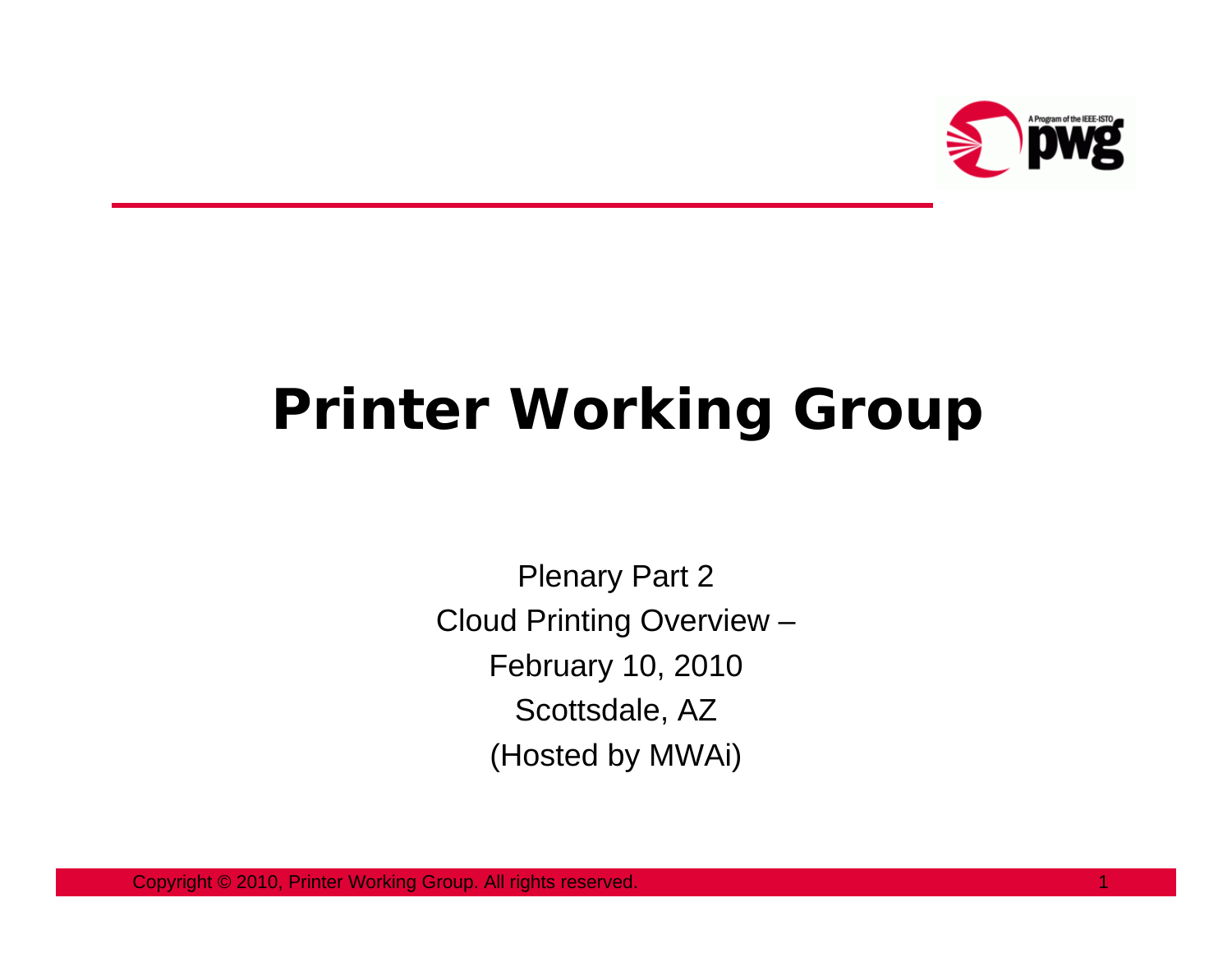

- Google Printing Article Late November 2009
	- *One of Google Chrome OS's hardest tasks? Printing*
- Printing Support Review of Netbook Operating Systems
	- Glide OS
	- Google Chrome OS
	- Intel Moblir
	- Jolicloud (Ubuntu derivative)
	- Microsoft Windows versions for Netbook platform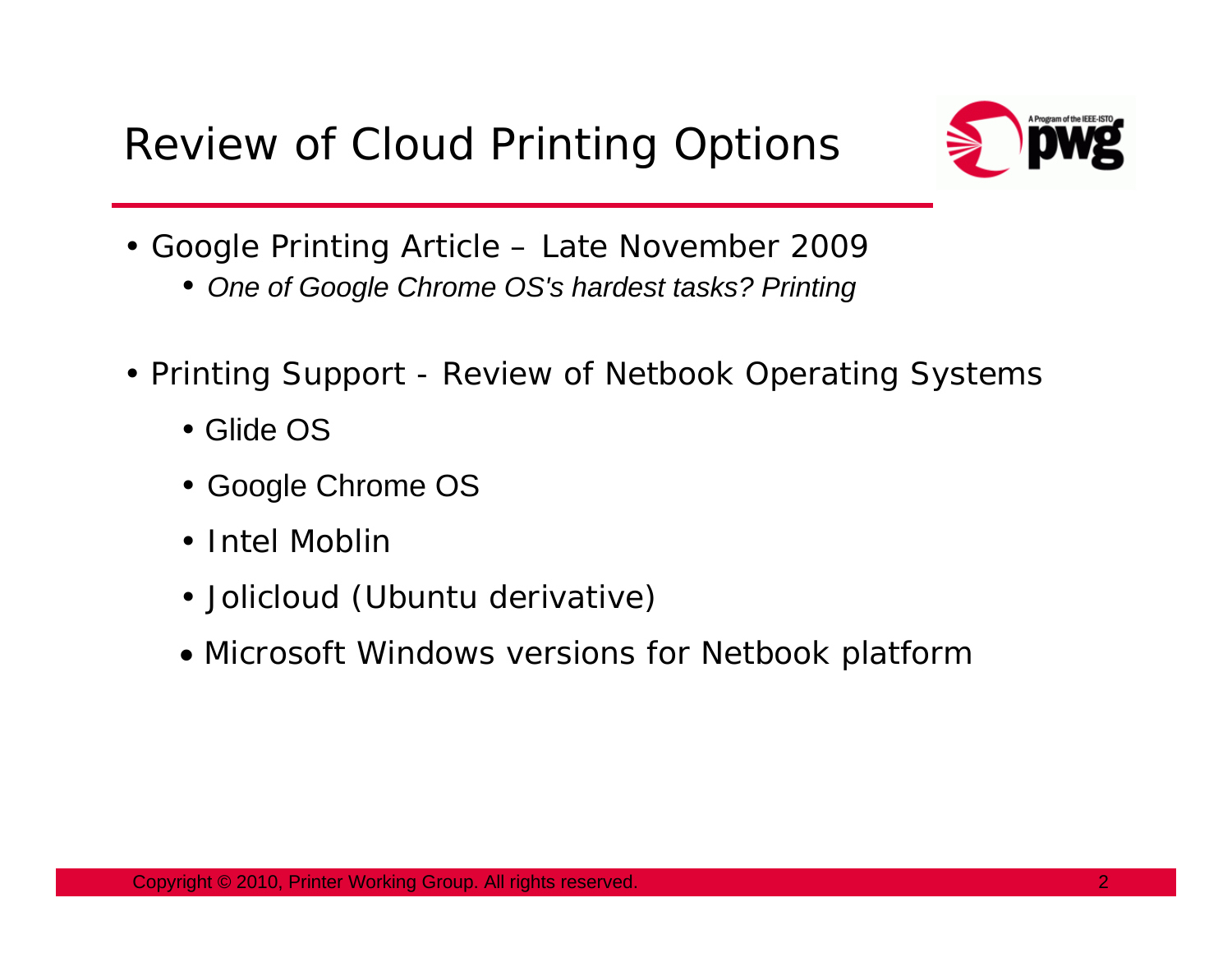## Review of Cloud Printing Options



- • Benefits of a cloud environment
	- Green Computing
	- Network as a utility model
	- Improved control over organizational data
- $\bullet$  Printing From the Cloud – Initial Implementations
	- HP CloudPrint *In Cloud Web 2.0 Printing Service*
		- Printer discovery (free and pay)
		- Support for a wide variety of computing platforms
		- Printer agnostic
		- In cloud Web 2.0 Printing Service
		- Standardized document formats
		- Universal driver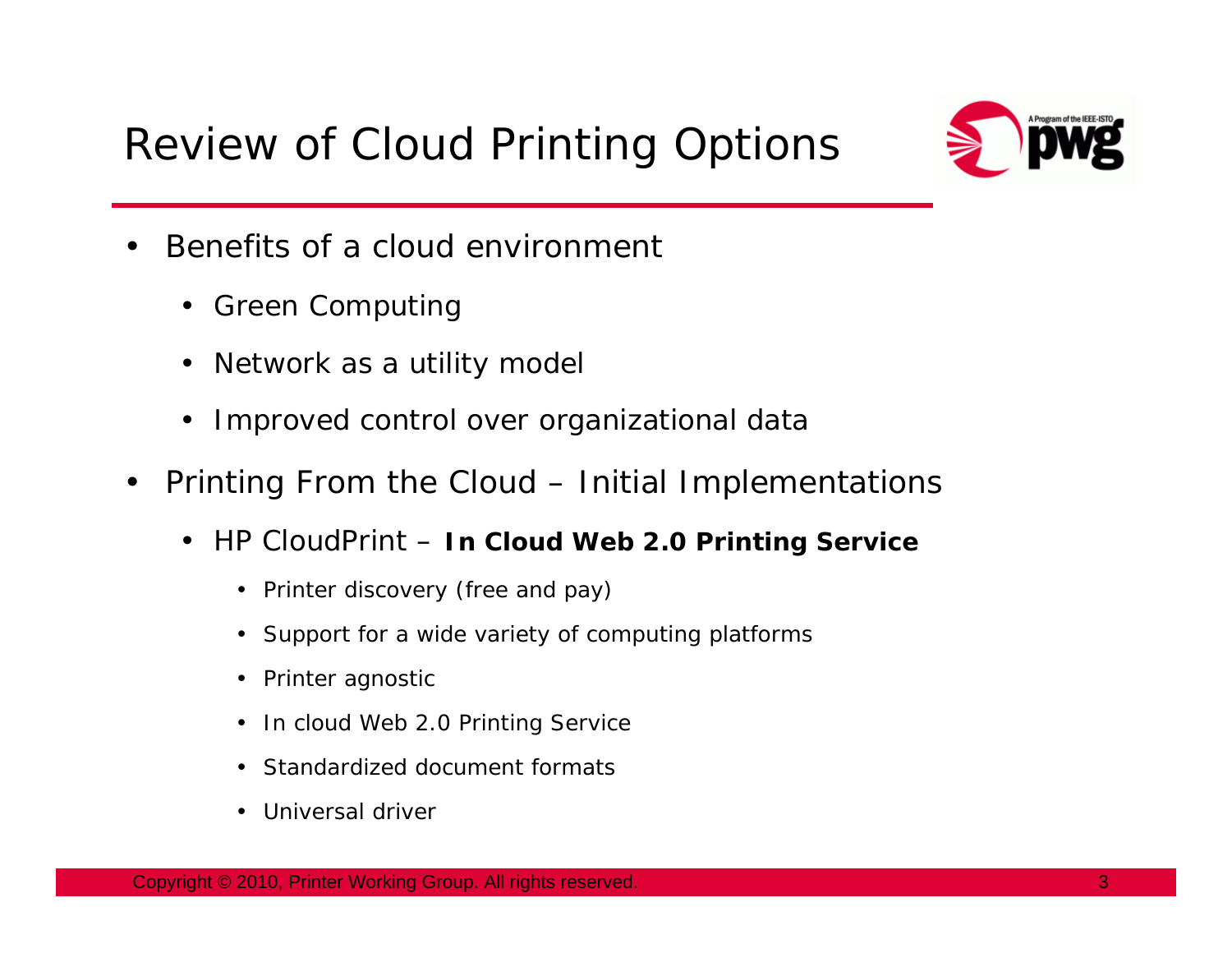

- $\bullet$ Glide OS
- $\bullet$ Dell Mini 9 running Google Chrome OS